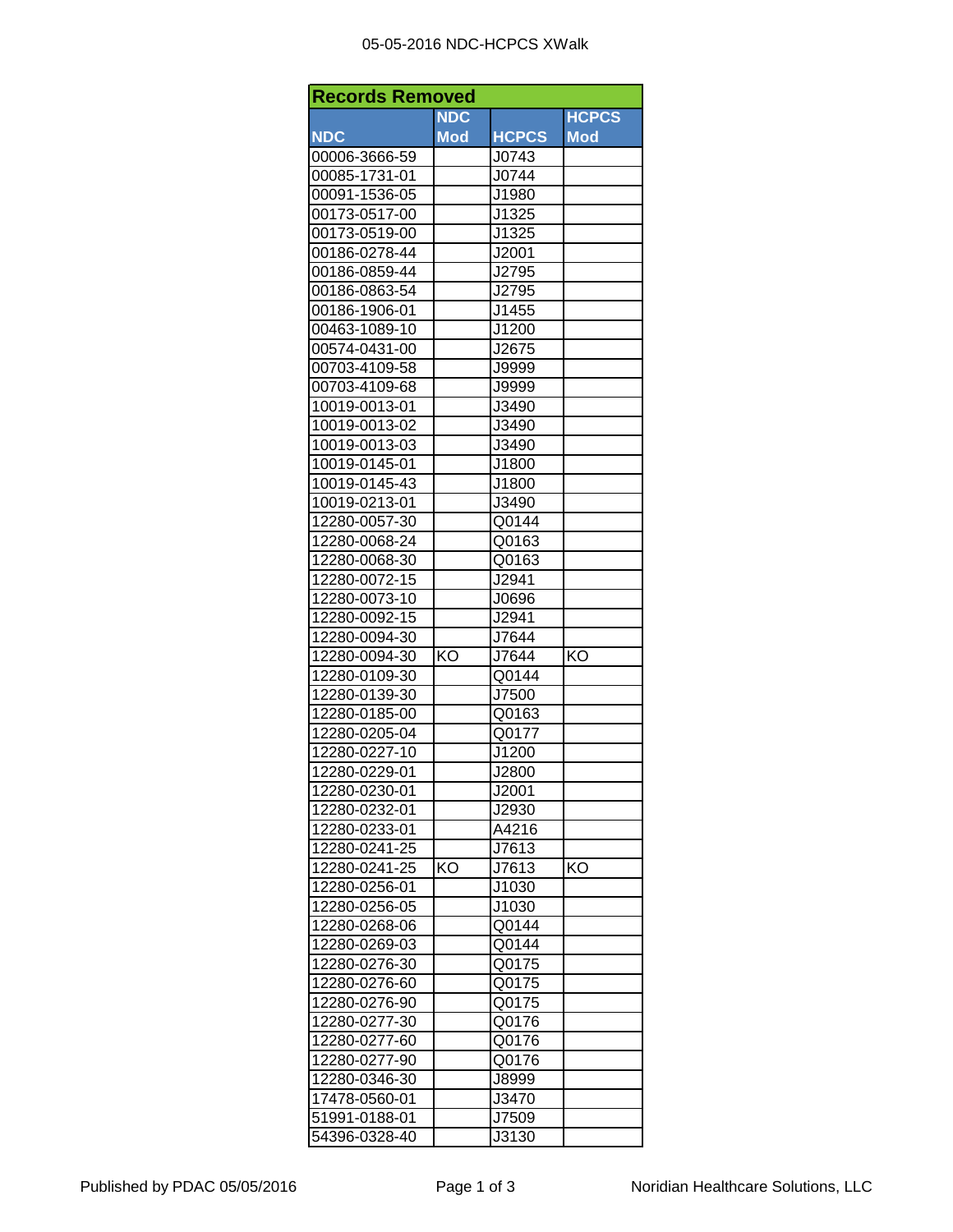## 05-05-2016 NDC-HCPCS XWalk

| <b>Records Removed</b> |            |              |              |  |  |
|------------------------|------------|--------------|--------------|--|--|
|                        | <b>NDC</b> |              | <b>HCPCS</b> |  |  |
| <b>NDC</b>             | <b>Mod</b> | <b>HCPCS</b> | <b>Mod</b>   |  |  |
| 55513-0013-01          |            | J0881        |              |  |  |
| 55513-0013-04          |            | J0881        |              |  |  |
| 55513-0015-01          |            | J0881        |              |  |  |
| 55513-0044-01          |            | J0881        |              |  |  |
| 55513-0046-01          |            | J0881        |              |  |  |
| 58063-0797-25          |            | J2469        |              |  |  |
| 58394-0005-02          |            | J7192        |              |  |  |
| 58394-0011-02          |            | J7192        |              |  |  |
| 64253-0444-21          |            | J1642        |              |  |  |
| 64253-0444-22          |            | J1642        |              |  |  |
| 64253-0444-23          |            | J1642        |              |  |  |
| 64253-0444-30          |            | J1642        |              |  |  |
| 64253-0444-33          |            | J1642        |              |  |  |
| 64253-0444-35          |            | J1642        |              |  |  |
| 67211-0102-01          |            | J9025        |              |  |  |
| 68115-0005-10          |            | J8499        |              |  |  |
| 68115-0005-25          |            | J8499        |              |  |  |
| 68115-0005-30          |            | J8499        |              |  |  |
| 68115-0005-40          |            | J8499        |              |  |  |
| 68115-0006-10          |            | J8499        |              |  |  |
| 68115-0006-15          |            | J8499        |              |  |  |
| 68115-0006-21          |            | J8499        |              |  |  |
| 68115-0006-25          |            | J8499        |              |  |  |
| 68115-0006-30          |            | J8499        |              |  |  |
| 68115-0006-60          |            | J8499        |              |  |  |
| 68115-0007-30          |            | J8499        |              |  |  |
| 68115-0007-40          |            | J8499        |              |  |  |
| 68115-0096-12          |            | J8540        |              |  |  |
| 68115-0096-14          |            | J8540        |              |  |  |
| 68115-0096-30          |            | J8540        |              |  |  |
| 68115-0097-04          |            | J8540        |              |  |  |
| 68115-0097-15          |            | J8540        |              |  |  |
| 68115-0097-20          |            | J8540        |              |  |  |
| 68115-0097-30          |            | J8540        |              |  |  |
| 68115-0116-00          |            | Q0163        |              |  |  |
| 68115-0116-10          |            | Q0163        |              |  |  |
| 68115-0116-12          |            | Q0163        |              |  |  |
| 68115-0116-15          |            | Q0163        |              |  |  |
| 68115-0116-20          |            | Q0163        |              |  |  |
| 68115-0116-24          |            | Q0163        |              |  |  |
| 68115-0116-30          |            | Q0163        |              |  |  |
| 68115-0116-60          |            | Q0163        |              |  |  |
| 68115-0117-06          |            | Q0163        |              |  |  |
| 68115-0117-15          |            | Q0163        |              |  |  |
| 68115-0117-20          |            | Q0163        |              |  |  |
| 68115-0117-30          |            | Q0163        |              |  |  |
| 68115-0177-00          |            | Q0177        |              |  |  |
| 68115-0177-30          |            | Q0177        |              |  |  |
| 68115-0177-60          |            | Q0177        |              |  |  |
| 68115-0178-20          |            | Q0178        |              |  |  |
| 68115-0289-10          |            | J7506        |              |  |  |
| 68115-0289-21          |            | J7506        |              |  |  |